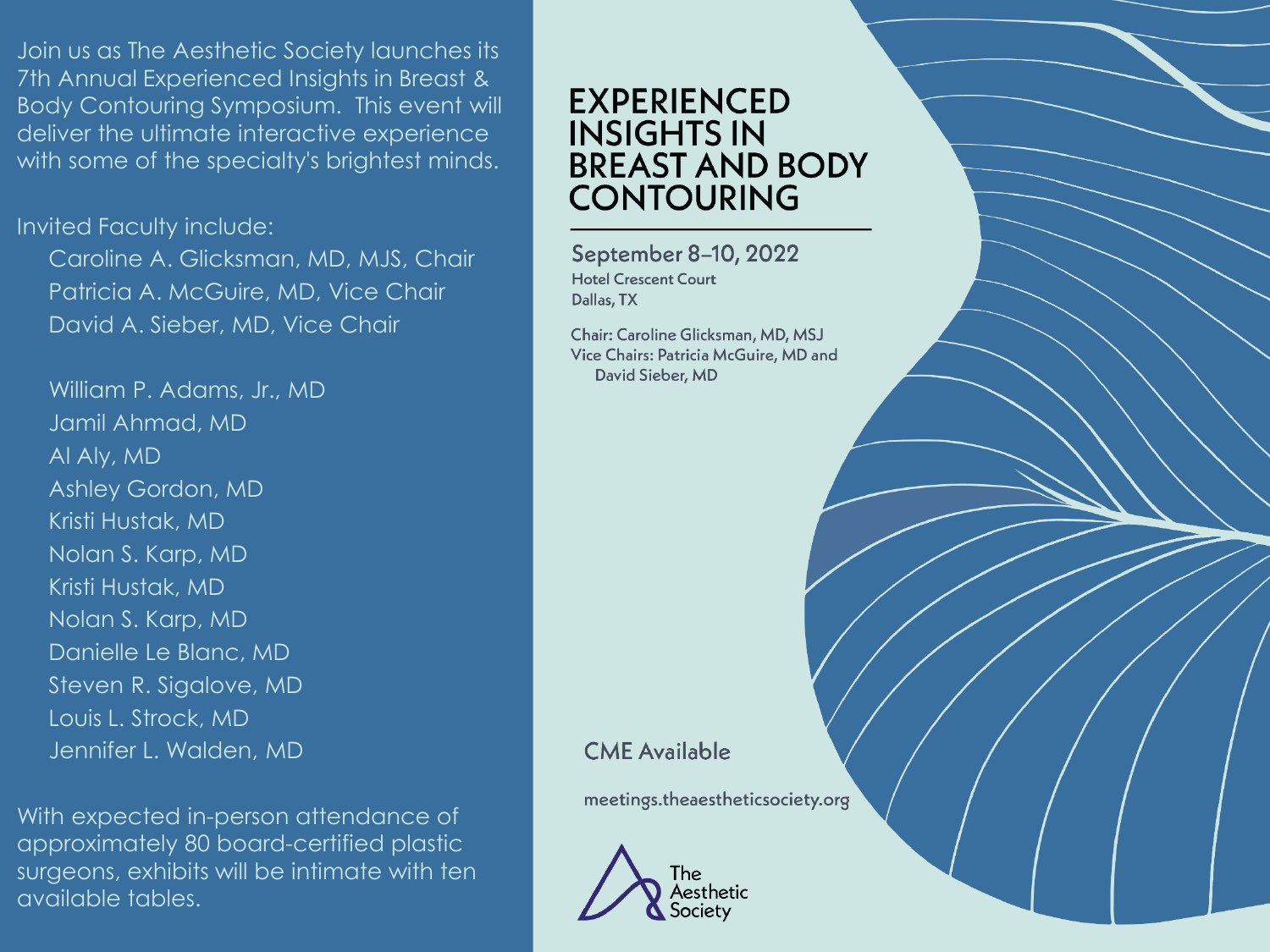#### **Exhibit Space - limited to 10 exhibitors**

# [Click here to download application](https://meetings.theaestheticsociety.org/breast-and-body/downloads/Application-Breast-and-Body-Contouring-Symposium-2022.pdf)

Fee: \$2,450 per six-foot table

#### **Exhibits will be in the Crescent Foyer. For each table rented, exhibitors will receive:**

- ◆ One (1) six-foot draped table and two (2) chairs in the exhibit area
- ❖ Two company representatives allowed per table
- ◆ Continental breakfasts, breaks and luncheons with meeting attendees
- $\triangleq$  Spectator admission to the Scientific Session - space permitting
- ❖ Opportunity to discuss your products/services with 80 in person meeting attendees
- **❖** Attendee and Exhibitor Networking Reception on Thursday, September 8<sup>th</sup> from 4:30 pm to 5:30 pm in the Crescent Foyer.

# **Space Assignments**

- $\triangleq$  Placement of exhibits will be preassigned by the Director of Exhibits, based on conflict-of-interest positions and the date of receipt of the application.
- \* Exhibitor tables will be pre-labeled for set-up.
- $\triangleq$  Space assignments may not be changed.

# **Cancellation Policy**

- $\triangleq$  In the event of cancellation, refunds will be made if notification of cancellation is received in writing to [erika@theaestheticsociety.org](mailto:erika@theaestheticsociety.org) prior to June 30, 2022.
- $\div$  There will be a 25% administrative fee of \$612.50 per tabletop for ALL refunds.
- Refunds will not be made for cancellations received after June 30, 2022.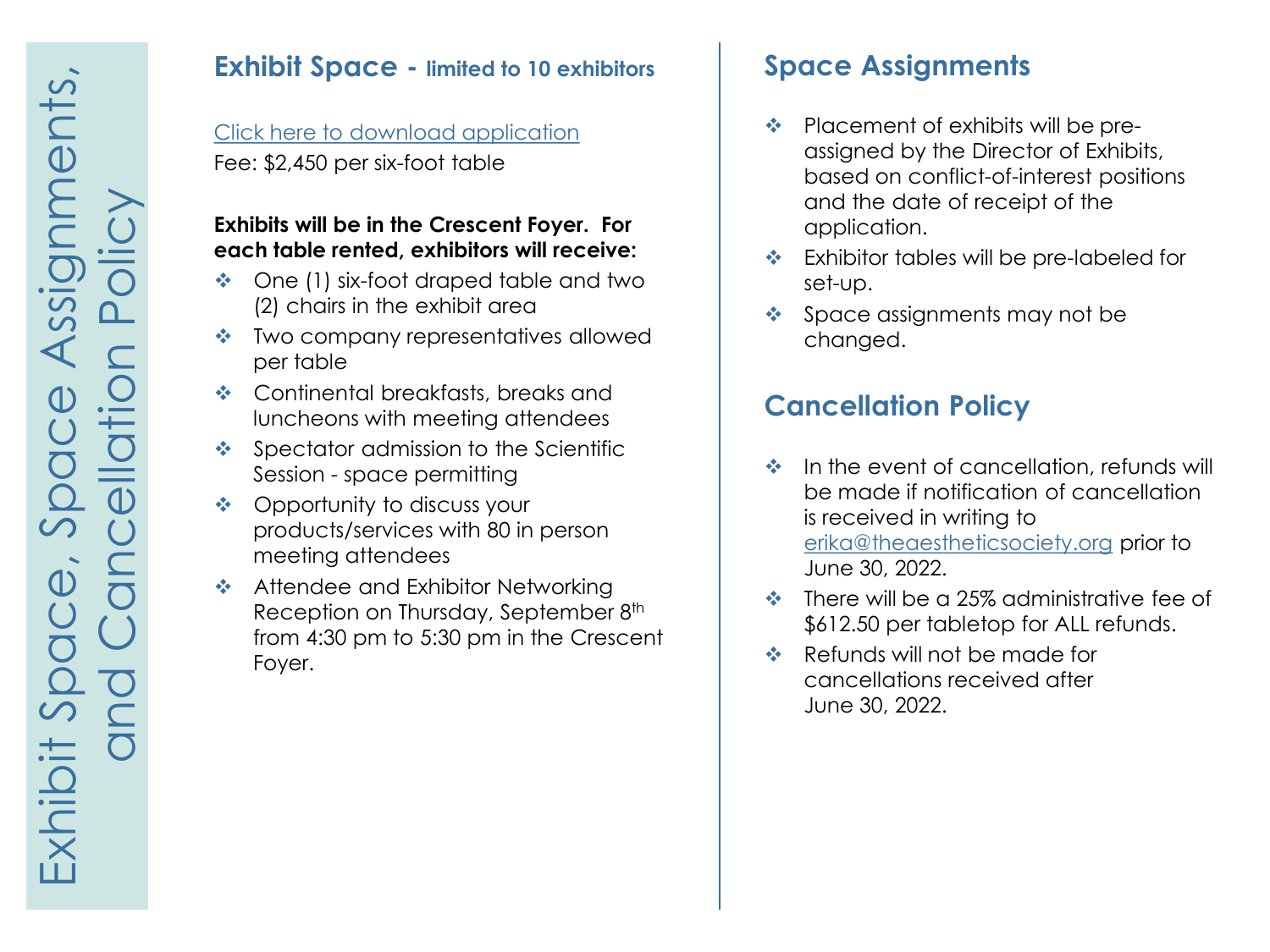### **Rules & Regulations**

- Displays are limited to TABLETOPS ONLY. Banner stands may be displayed directly behind your table if space permits. No banners may be displayed on the sides of tables. All exhibits, equipment, displays, literature, video and audio equipment, etc. must be contained within the allotted 6' of table space. Care is to be used so as not to obstruct those exhibiting in adjacent spaces.
- $\cdot$  The exhibitor fee of \$2,450 includes the full meeting registration of two representatives per table and indicated food and beverage. An additional representative may register for a non-transferable fee of \$550 (\$600 on-site) with a maximum of four representatives per tabletop - two representatives at a time. Badges are NOT transferable.
- Sales, order placement and/or delivery for/of merchandise is permitted. Each transaction must be accompanied by a receipt for the purchaser. All transactions must be conducted in a professional manner consistent with The Aesthetic Society's Rules and Regulations.
- \* Exhibits not adhering to these rules and regulations will be dismantled on-site at the exhibitor's expense with no refund.

# **Rules & Regulations Continued**

- All exhibitors are expected to abide by all applicable Food and Drug Administration regulations. Products which are not FDA approved or are pending FDA approval will be permitted to be exhibited when accompanied by the appropriate signage.
- All exhibitors are expected to abide by all ACCME Standards for Commercial Support. Standard 4 states that no promotional activity may occur in the area of a CME activity.
- ❖ For security reasons, The Aesthetic Society discourages cash transactions.

All exhibits MUST REMAIN INTACT until the official closing time - Saturday, September 10<sup>th</sup> at 3:00 PM. If you dismantle your booth prior to this time, you will be penalized, and three points will be deducted from your account. Please plan your travel accordingly.

The Aesthetic Society reserves the right to control, restrict and supervise any exhibitor whose exhibit and/or conduct and activities are deemed objectionable.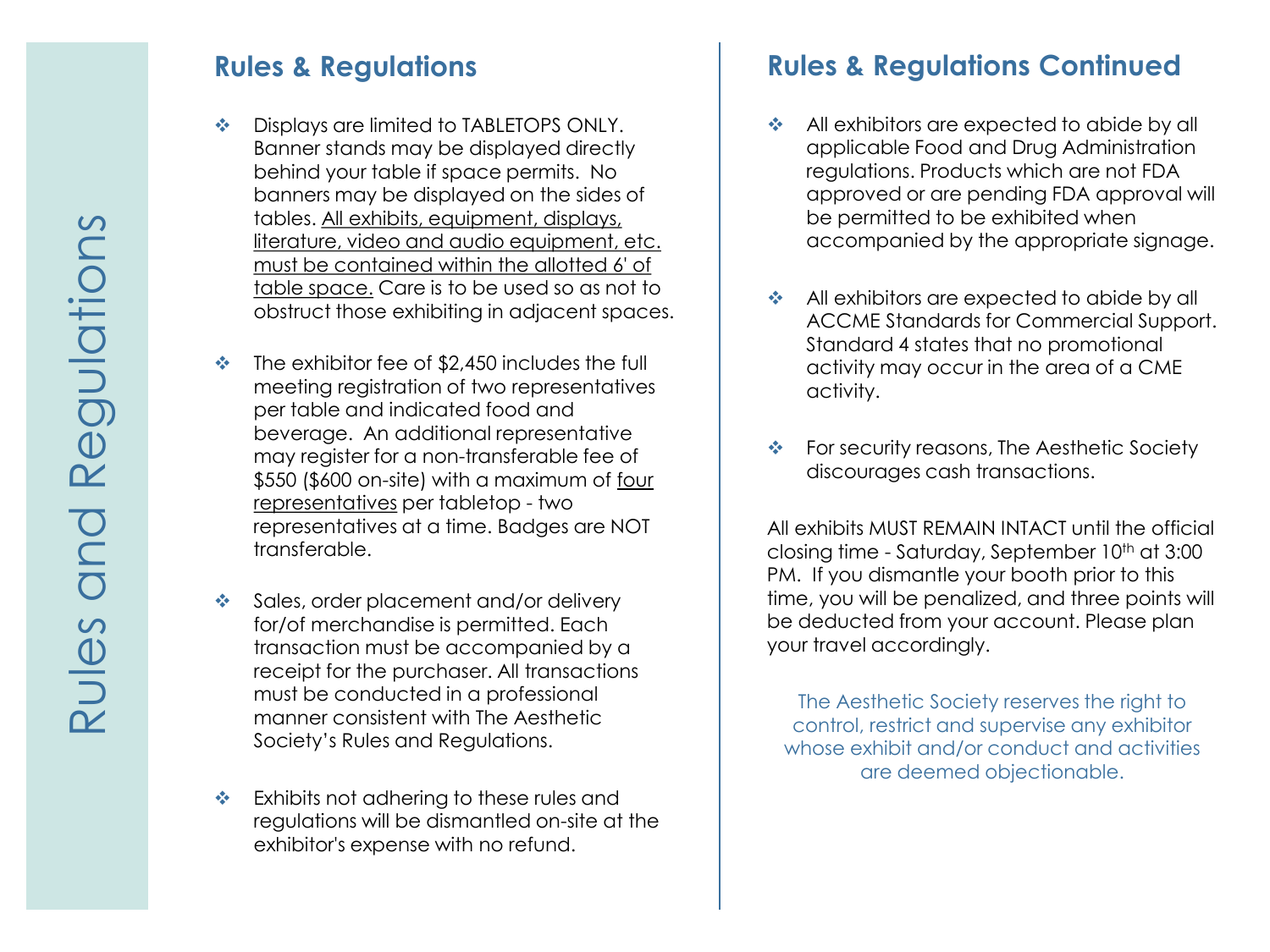### **As Noted on the Application**

- ◆ No Friends and Family. You will not allow any individual to participate in your place.
- ◆ No Photographs. You will not photograph, record, or take any screen captures of the presentations.
- ◆ PHI Confidentiality. You will hold in strictest confidence any protected health information revealed.
- ❖ Permission to be Photographed. You understand that The Aesthetic Society will record this event for its own purposes, including republication in print and on its digital platforms. You hereby give permission for The Aesthetic Society and its assigned, to use your name, photograph, and public-facing biography, without compensation to you, in conjunction with any such uses.
- ❖ COVID-19 Policy. You agree to adhere to all infectious disease protocols in place during the event, including those imposed by The Aesthetic Society, the venue, the county health department, and any state directives, and if you so fail, you hereby consent to be ejected from the venue with no refund.
- Assumption of Risk. You accept and assume all risks of your in-person participation, including the risk of injury or contracting an infectious disease, including but not limited to COVID-19 exposure.
- Release of All Claims. You hereby release, indemnify against all costs, expenses, and attorney fees, and hold harmless the event venue and The Aesthetic Society, as well as their respective affiliates, directors, officers, agents, employees, contractors or volunteers, from any claims related in any fashion to the event.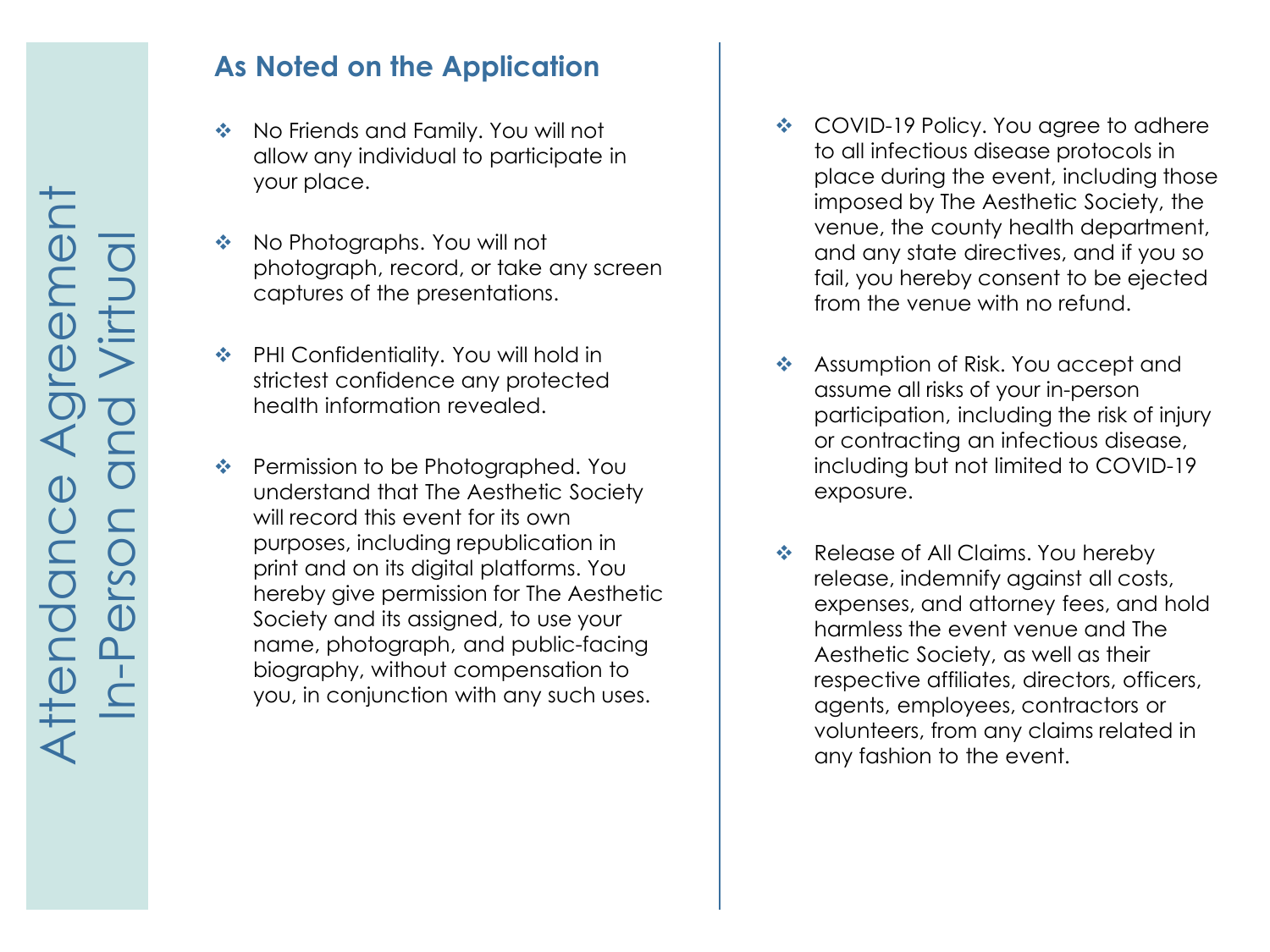# **Liability/Security**

- Although all reasonable efforts will be made to provide security, exhibitors are urged to secure valuables nightly. Neither The Aesthetic Society nor the meeting venue will be responsible for lost or stolen items.
- Exhibitor assumes entire responsibility and hereby agrees to protect, indemnify, defend and save The Aesthetic Society/The Aesthetic Surgery Education and Research Foundation, the meeting venue - and their employees and agents harmless against all claims, losses and damages to persons or property, governmental charges or fines and attorney fees arising out of or caused by exhibitor's installation, removal, maintenance, occupancy or use of the exhibition premises or a part thereof excluding any such liability caused by the sole negligence of the meeting venue, its employees or agents.

# **Liability/Security Continued**

- Exhibitor must maintain sufficient liability insurance which covers all potential problems during the meeting.
- Exhibitor acknowledges that The Aesthetic Society and the meeting venue - do not maintain responsibility or insurance covering such losses by exhibitor. We are aware that general security will be provided and if losses or problems occur, we agree to promptly notify the Society's Director of Exhibits or Director of Meetings so that the proper authorities can be alerted.

### **Special Assistance**

If, due to a disability, you require any further assistance while in attendance at this meeting, or if you have any specific dietary restrictions, please contact the Society's Director of Meetings, Kathleen McClemmy at [kathleen@theaestheticsociety.org](mailto:kathleen@surgery.org) or at 562.799.2356.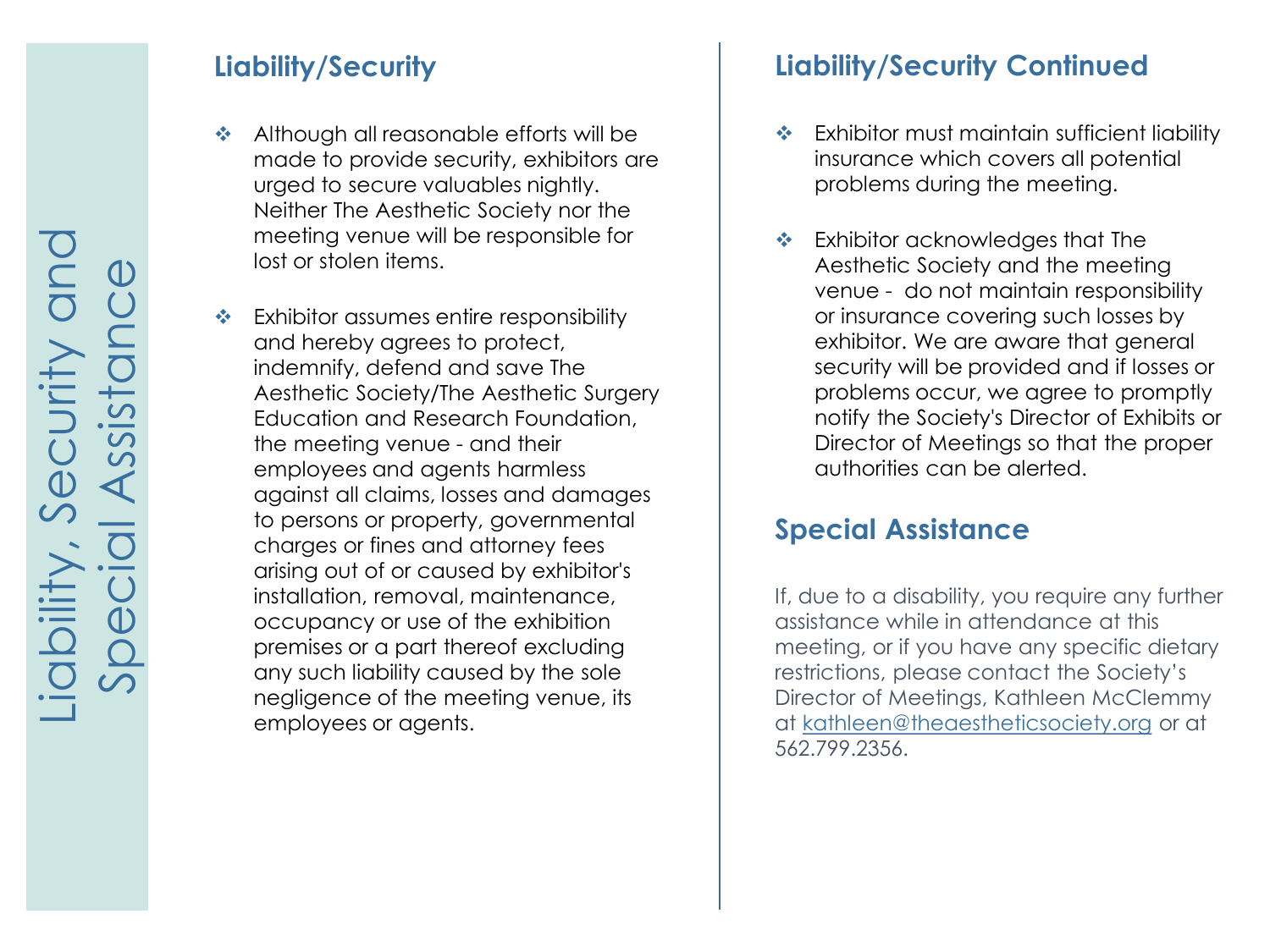### **Install/Dismantle Dates and Hours**

### **Exhibits will be in the Crescent Foyer.**

### **Install - Thursday, September 8** 10:00 am - 4:00 pm

All exhibits must be completely set up by 4:00 pm. Unauthorized personnel and/or children under 16 are not allowed in the exhibit area during setup, exhibit hours or dismantling.

#### **Dismantle - Saturday, September 10**

3:00 pm - 5:00 pm

All exhibits must remain intact until the official closing time – Saturday, September 10, 2022, at 3:00 pm.

If you dismantle your booth prior to this time, you will be penalized, and three points will be deducted from your account. **Please plan your travel accordingly.**

# **Attendee and Exhibitor Networking Reception**

#### **Thursday, September 8** 4:30 pm - 5:30 pm

# **Exhibit Dates and Hours**

#### **Friday, September 9**

7:00 am - 4:00 pm Includes: Continental Breakfast, coffee and lunch break and Grab a Beer with the Exhibitors.

#### **Saturday, September 10**

7:00 am - 3:00 pm Includes: Continental Breakfast and coffee, lunch break and networking break

Exhibit schedule is subject to change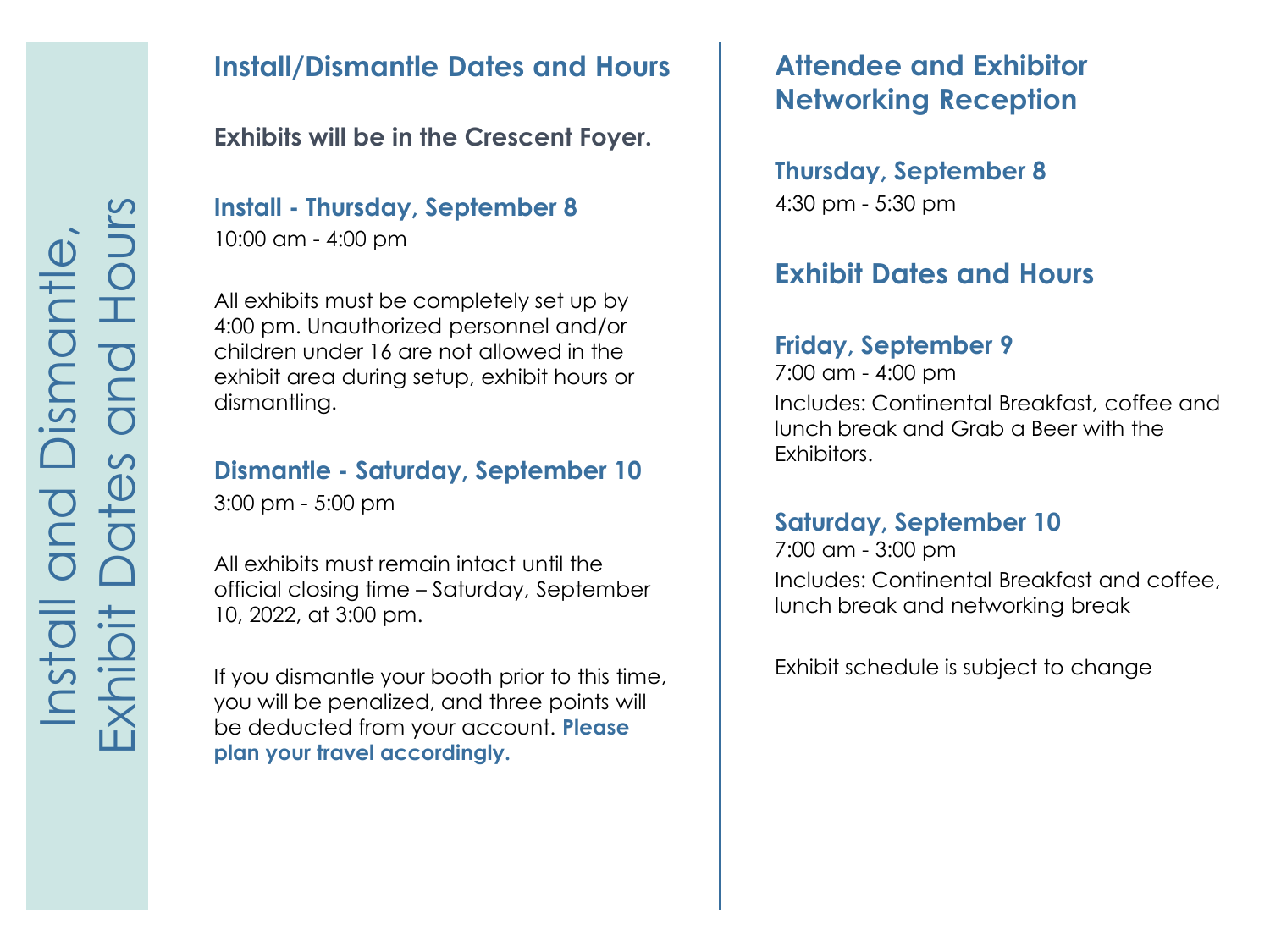### **Shipping To and From the Hotel/Meeting**

Special arrangements must be made for receiving any equipment, goods, displays or other materials that will be sent, delivered or brought into the Hotel. Failure to do this may result in deliveries being refused or material being unavailable when required.

Hotel's receiving dock is open from 7:00 am to 8:30 pm, Monday through Friday.

Advance arrangements must be made through Hotel's conference services department for weekend deliveries.

Exhibitors are responsible for their own shipping requirements.

> **Shipments/boxes will not be accepted by Hotel Crescent Court prior to Tuesday, September 6, 2022.**

Any materials being sent to Hotel must be marked as follows:

> Hold For Guest Arrival: Guest Name/Company Name Arrival Date Hotel Contact

> > Hotel Crescent Court 400 Crescent Court Dallas, TX 75201

An extra labor fee for storing and delivering boxes to function room is charged based on amount of time spent by staff in handling these materials.

*Shipments that arrive at the hotel will be subject to handling fees and delivery charges. These fees and charges are the sole responsibility of the exhibiting company.*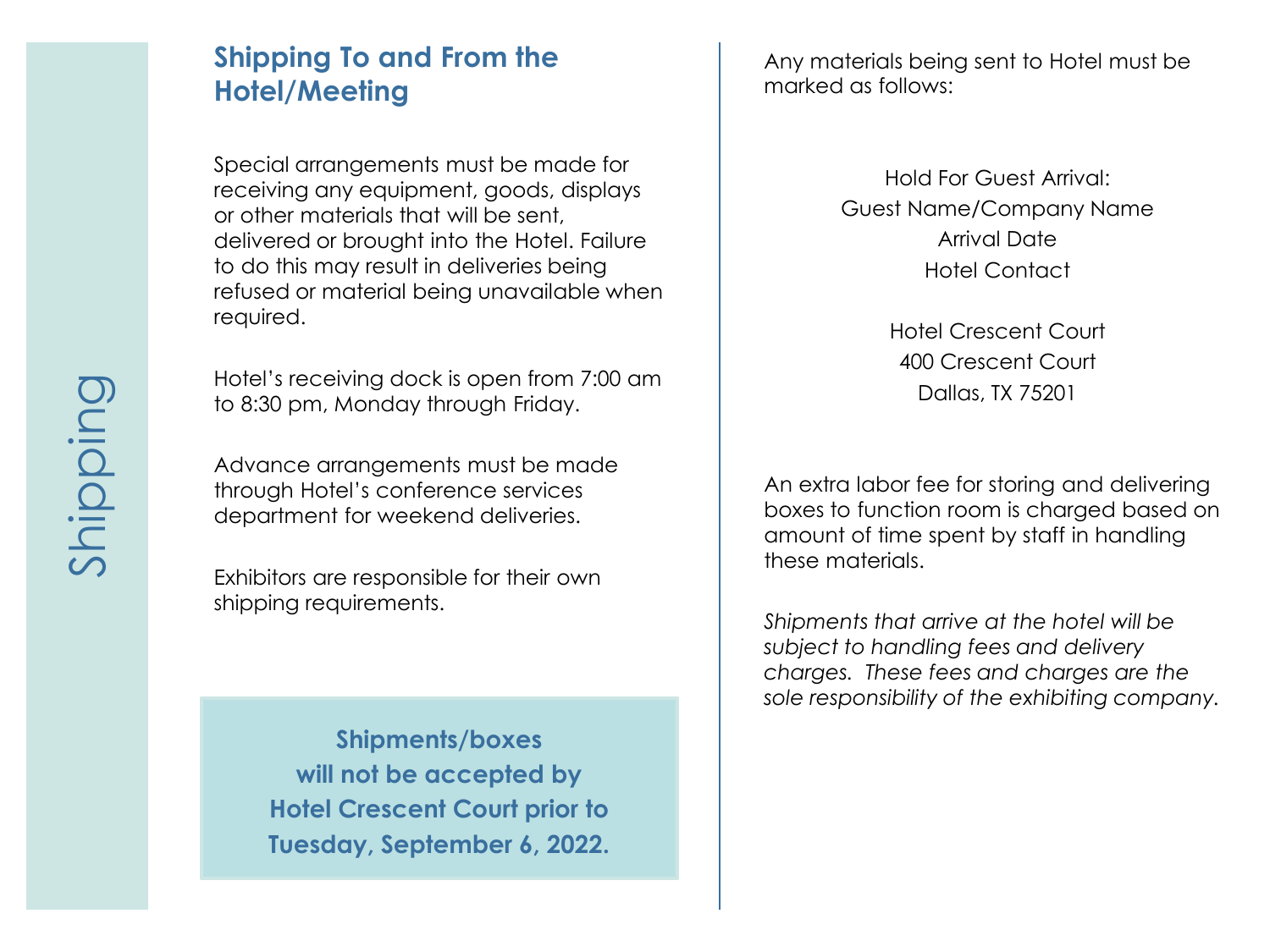### **Sponsorship Opportunities**

#### **Thursday, September 8**

- ◆ Networking Reception \$5,000
- Private Faculty Dinner \$5,000 Includes two invitations to attend, acknowledged on the invitation and at the dinner.

#### **Friday, September 9**

- ◆ Networking Break Sponsor \$3,000 Great visibility
- $\cdot$  Industry Symposium \$5,000
- ◆ Hosted Advisory Board Meeting \$2,500 Targeted invitations

#### **All sponsorships are exclusive and are designed to fit your company needs.**

- $\triangle$  The Aesthetic Society provides the food and beverage for the receptions and breaks (excluding the Symposium and Advisory Board Meetings).
- Recognition and visibility are provided in email blasts, on the Breast and Body Symposium website and on signage.

#### **To learn more and to reserve, please contact:**

Jackie S. Nunn Director of Corporate Relations [jackie@theaestheticsociety.org](mailto:jackie@surgery.org)

# **Industry Symposia**

Host an educational or promotional program with a presentation on products/services to your target audience. Industry Symposia are well received by the sponsoring company and attending surgeons. Download the application [here.](https://meetings.theaestheticsociety.org/breast-and-body/downloads/Application-Industry-Symposia-Breast-and-Body-Contouring-Symposium-2022.pdf)

To learn more and to reserve, please contact:

Jackie S. Nunn Director of Corporate Relations [jackie@theaestheticsociety.org](mailto:jackie@surgery.org)

### **Affiliated Events**

If you are interested in hosting a function during the meeting, please note all functions must be approved by The Aesthetic Society. We do not allow functions involving the attendees to be held during official scheduled events.

For more information, please contact our Director of Meetings, Kathleen McClemmy at [kathleen@theaestheticsociety.org.](mailto:kathleen@surgery.org)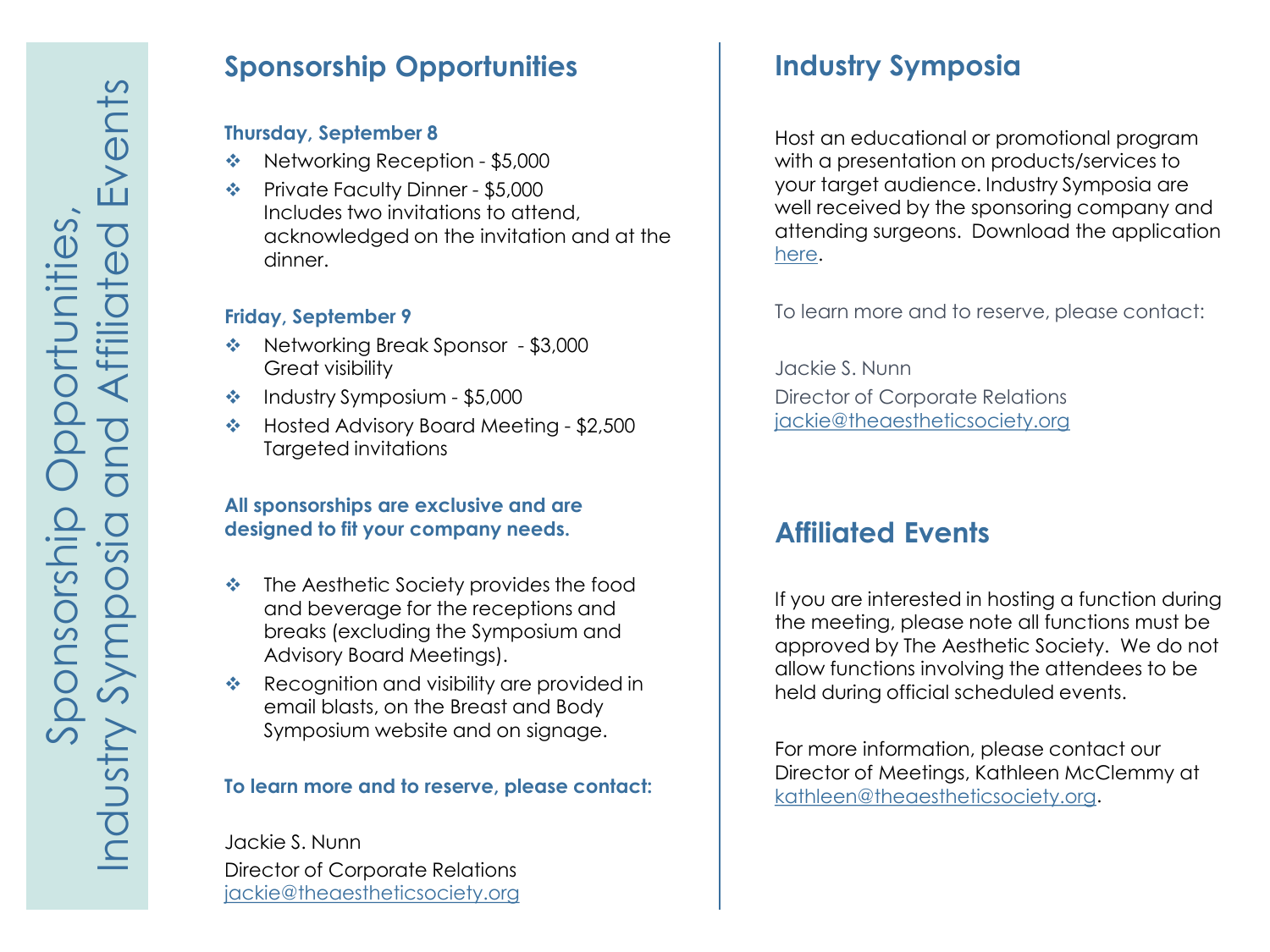

Hotel Crescent Court 400 Crescent Court, Dallas, Texas 75201 Phone: 214.612.7672 [Click here for Reservations](https://be.synxis.com/?adult=1&arrive=2022-09-08&chain=19918&child=0¤cy=USD&depart=2022-09-11&group=090822THEA&hotel=155&level=hotel&locale=en-US&rooms=1)

The iconic Hotel Crescent Court offering accommodations for a special rate of \$249.00 (9/8 -9/11), plus tax.

Check -In/Check -Out Time Check -In is 4:00 pm Check -Out is 12:00 pm



Please click [here](https://www.loewshotels.com/live-by-loews-arlington-texas/breast-body) to reserve your room.

You must mention "The Breast & Body Contouring Symposium" in order to receive this special rate. Deposit and cancellation penalties may apply; please ask for details when making your reservations.

### **Last Day for Reservations**

Thursday, August 18, 2022. After this date, room reservations at our preferred rate may no longer be available.

> **Limited Availability DO NOT WAIT TO RESERVE**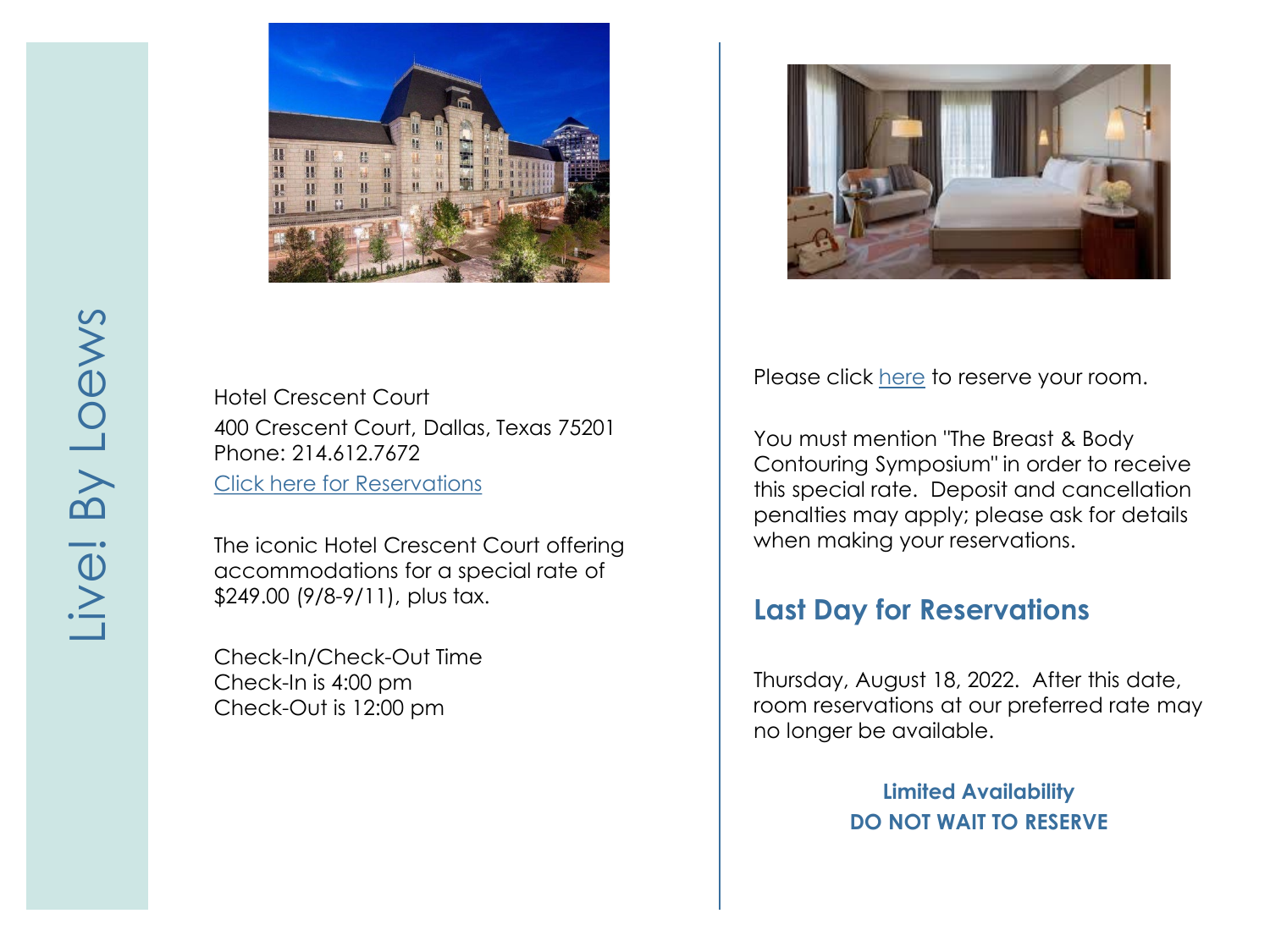## **Electrical, Internet Access and Audio-Visual Services**

If you require electrical, internet access or audio-visual services you must order these from Encore. **These are NOT included with your table.**

**Basic** wifi is available in the meeting spaces.

[Electrical, Internet Access and Audio-Visual](https://meetings.theaestheticsociety.org/breast-and-body/downloads/Hotel-Crescent-Court-Encore-Exhibit-Order-Form-2022-Aesthetic-Society.pdf) Order Form

## **Earning Exhibitor Priority Points**

You can earn additional exhibitor priority points by:

- Utilizing quest room(s) in the official Aesthetic Society housing block - 3 points (3 points per company - not per room)
- Submitting your company description before the deadline - 1 point
- ❖ Supporting The Aesthetic Society's education, advertising and/or special projects - 1 point per \$5,000 spent

# **Exhibitor Badge Registration**

The [Exhibitor Badge Registration Form](https://meetings.theaestheticsociety.org/breast-and-body/downloads/Badge-Registration-Breast-and-Body-Contouring-Symposium-2022.pdf)  should be returned by October 15, 2022, to [erika@theaestheticsociety.org](mailto:erika@surgery.org).

Any forms received after October 15, 2022, will be processed at the meeting. The fee will be \$550 per badge printed onsite.

# **Exhibitor Description**

[Complete and submit the Exhibitor](https://meetings.theaestheticsociety.org/breast-and-body/downloads/Exhibitor-Description-Breast-and-Body-Contouring-Symposium-2022.pdf)  Description Form via email to [erika@theaestheticsociety.org](mailto:erika@surgery.org) - the description of your company's product/services in 50 words or less.

**This must be submitted prior to the deadline of October 15, 2022, to qualify. NO EXCEPTIONS.**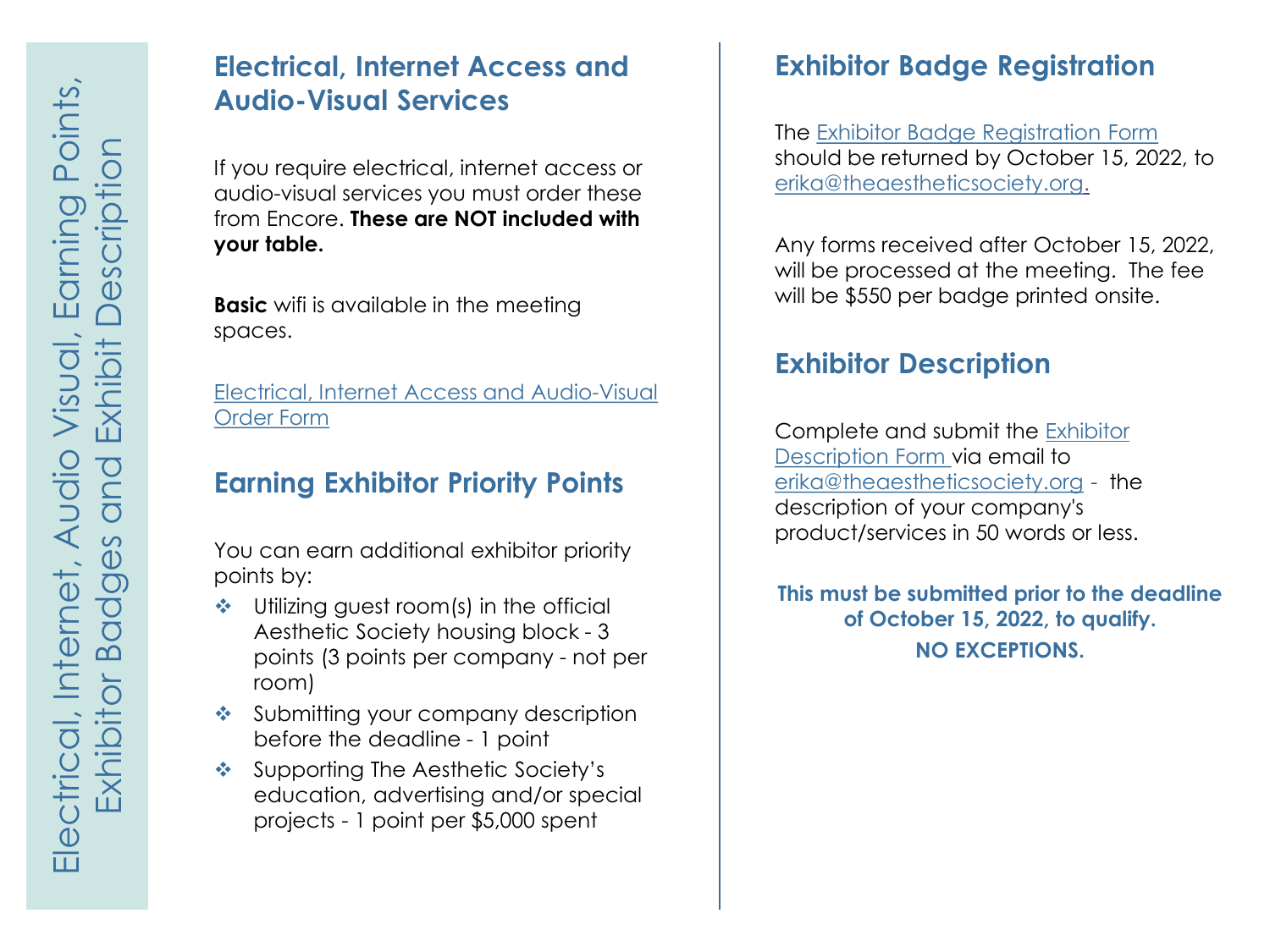### **Inquiries, Applications, Exhibitor Descriptions and Badges**

Erika Ortiz -Ramos, CEM Director of Exhibits Phone: 562.799.2356, ext. 309 Email: [erika@theaestheticsociety.org](mailto:erika@surgery.org)

Michelle Rincón Exhibits Associate Phone: 562.799.2356, ext. 310 Email: [michelle@theaestheticsociety.org](mailto:michelle@surgery.org)

# **Affiliated Events and Special Assistance**

Kathleen McClemmy, CMP Director of Meetings Phone: 562.799.2356, ext. 124 Email: [kathleen@theaestheticsociety.org](mailto:kathleen@surgery.org)

# **Social Media and Public Relations**

Sarah Lilburn Director, Public Relations Phone: 562.799.2356, ext. 305 Email: [sarah@theaestheticsociety.org](mailto:sarah@surgery.org)

# **On -Site Marketing and Advertising Opportunities**

Jackie Nunn Director of Corporate Relations Phone: 562.799.2356, ext. 127 Email: [jackie@theaestheticsociety.org](mailto:jackie@surgery.org)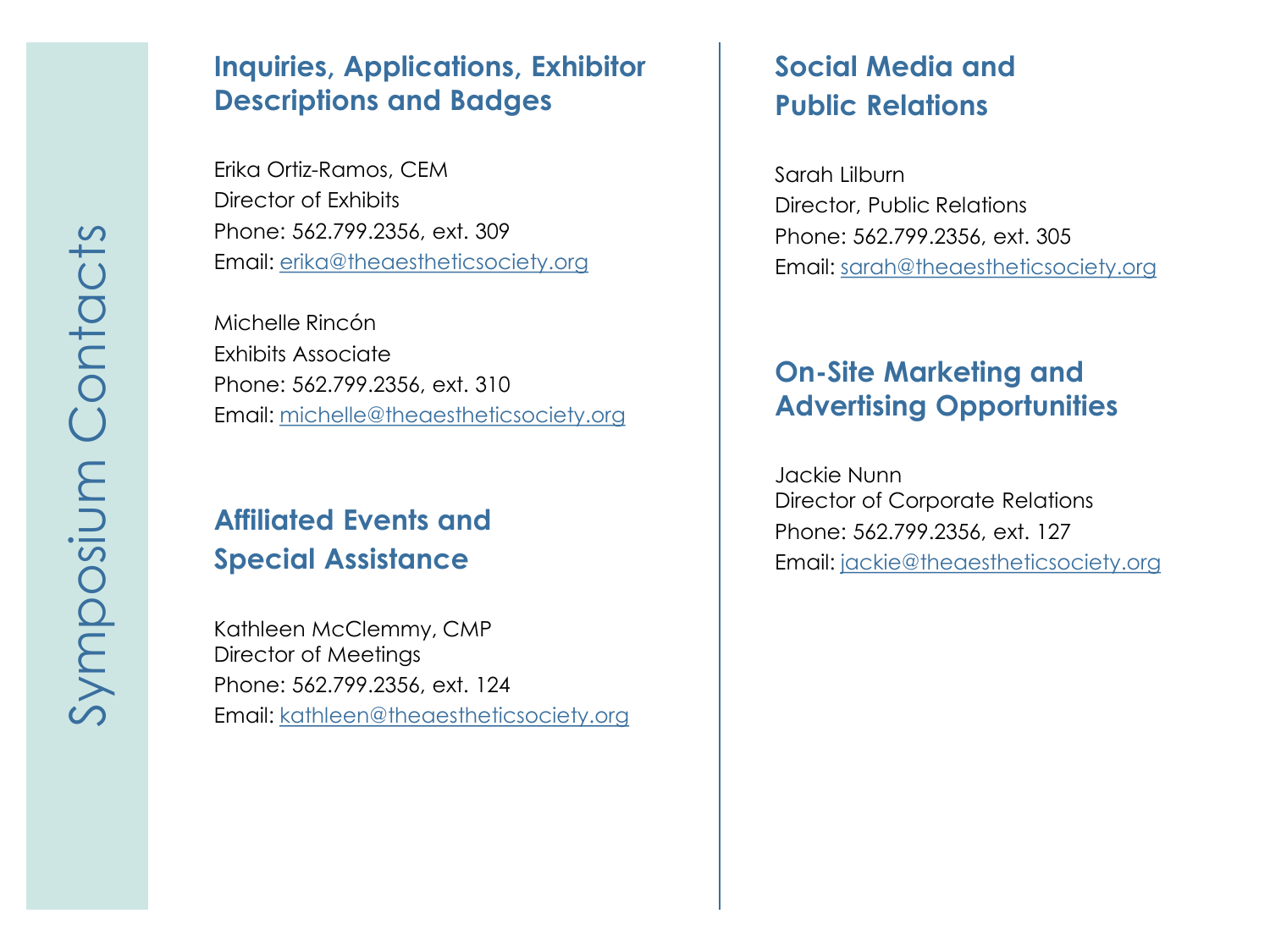### **Important Dates to Remember**

**Immediately** [Complete Application forms and return](https://meetings.theaestheticsociety.org/breast-and-body/downloads/Application-Breast-and-Body-Contouring-Symposium-2022.pdf)  with payment

**June 30, 2022** Table cancellation deadline

**August 15, 2022** [Exhibitor Badge Registration deadline](https://meetings.theaestheticsociety.org/breast-and-body/downloads/Badge-Registration-Breast-and-Body-Contouring-Symposium-2022.pdf) [Exhibitor Description deadline](https://meetings.theaestheticsociety.org/breast-and-body/downloads/Exhibitor-Description-Breast-and-Body-Contouring-Symposium-2022.pdf)

**August 19, 2022** [Electrical, Internet Access and Audio-Visual](https://meetings.theaestheticsociety.org/breast-and-body/downloads/Hotel-Crescent-Court-Encore-Exhibit-Order-Form-2022-Aesthetic-Society.pdf) Services deadline

**August 18, 2022** Cut-off date for hotel reservations

# **Additional Opportunities**

[Nuances in Injectables –](https://meetings.theaestheticsociety.org/) The Next Beauty **Frontier** October 15, 2022 Faculty Hybrid Symposium

[Facial and Rhinoplasty Symposium](https://meetings.theaestheticsociety.org/) January 12-14, 2023 Virgin Hotels, Las Vegas, NV

#### [The Aesthetic Meeting 2023](https://meetings.theaestheticsociety.org/)

April 19-23, 2023 Miami Beach Convention Center Miami Beach, FL

Contact: Erika Ortiz-Ramos [erika@theaestheticsociety.org](mailto:erika@theaestheticsociety.org)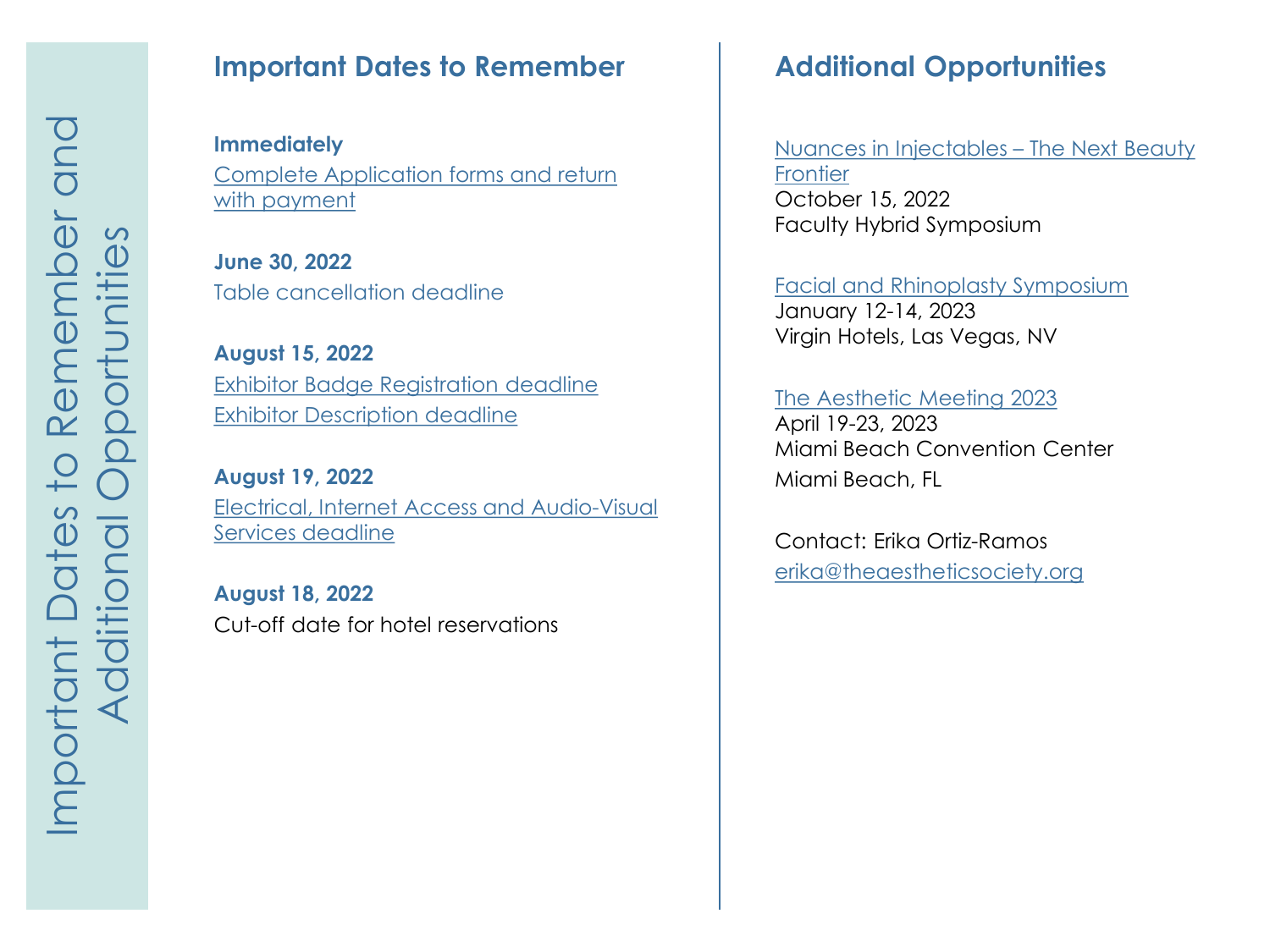The ....<br>Aesthetic ociety

We invite you to take advantage of this opportunity to exhibit your products and services to this unique group of aesthetic plastic surgeons.

For information about exhibiting at Facial and Rhinoplasty Symposium, please contact Erika Ortiz-Ramos, [erika@theaestheticsociety.org](mailto:erika@surgery.org) or Michelle Rincón, [michelle@theaestheticsociety.org](mailto:michelle@surgery.org)

# **FACE AND RHINOPLASTY SYMPOSIUM**

January 12-14, 2023 Virgin Hotels Las Vegas Las Vegas, NV

Co-Chairs: Christopher Surek, DO and Jason Roostaeian, MD

### **CME Available**

meetings.theaestheticsociety.org